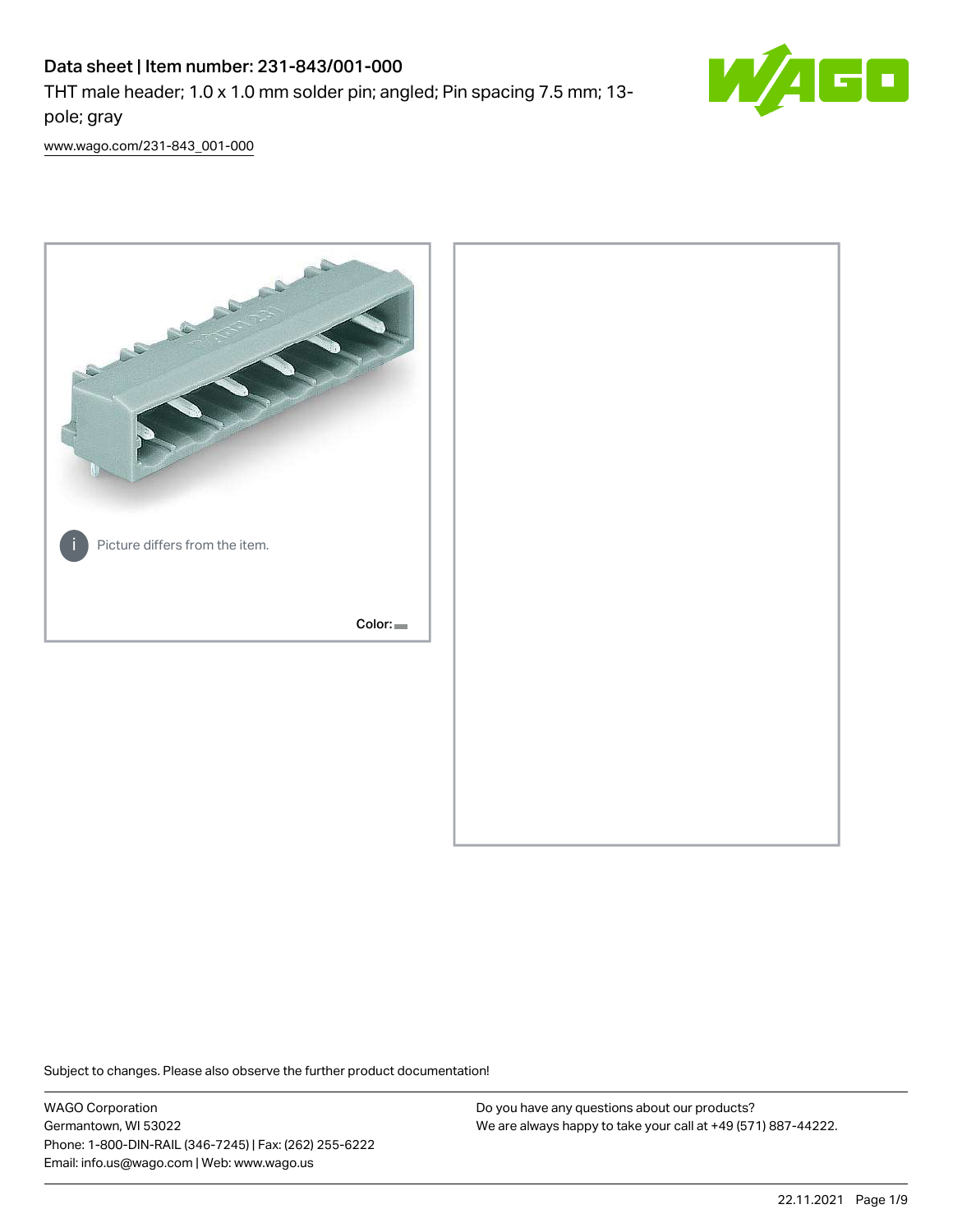



```
L = (pole no. -1) x pin spacing +8.2 mm
```
 $L_1 = L + 5$  mm

```
L_2 = L_1 + 7.4 mm
```
#### Item description

- Horizontal or vertical PCB mounting via straight or angled solder pins  $\blacksquare$
- $\blacksquare$ Pin cross-section: 1 x 1 mm
- $\blacksquare$ With coding fingers

Subject to changes. Please also observe the further product documentation! Data

WAGO Corporation Germantown, WI 53022 Phone: 1-800-DIN-RAIL (346-7245) | Fax: (262) 255-6222 Email: info.us@wago.com | Web: www.wago.us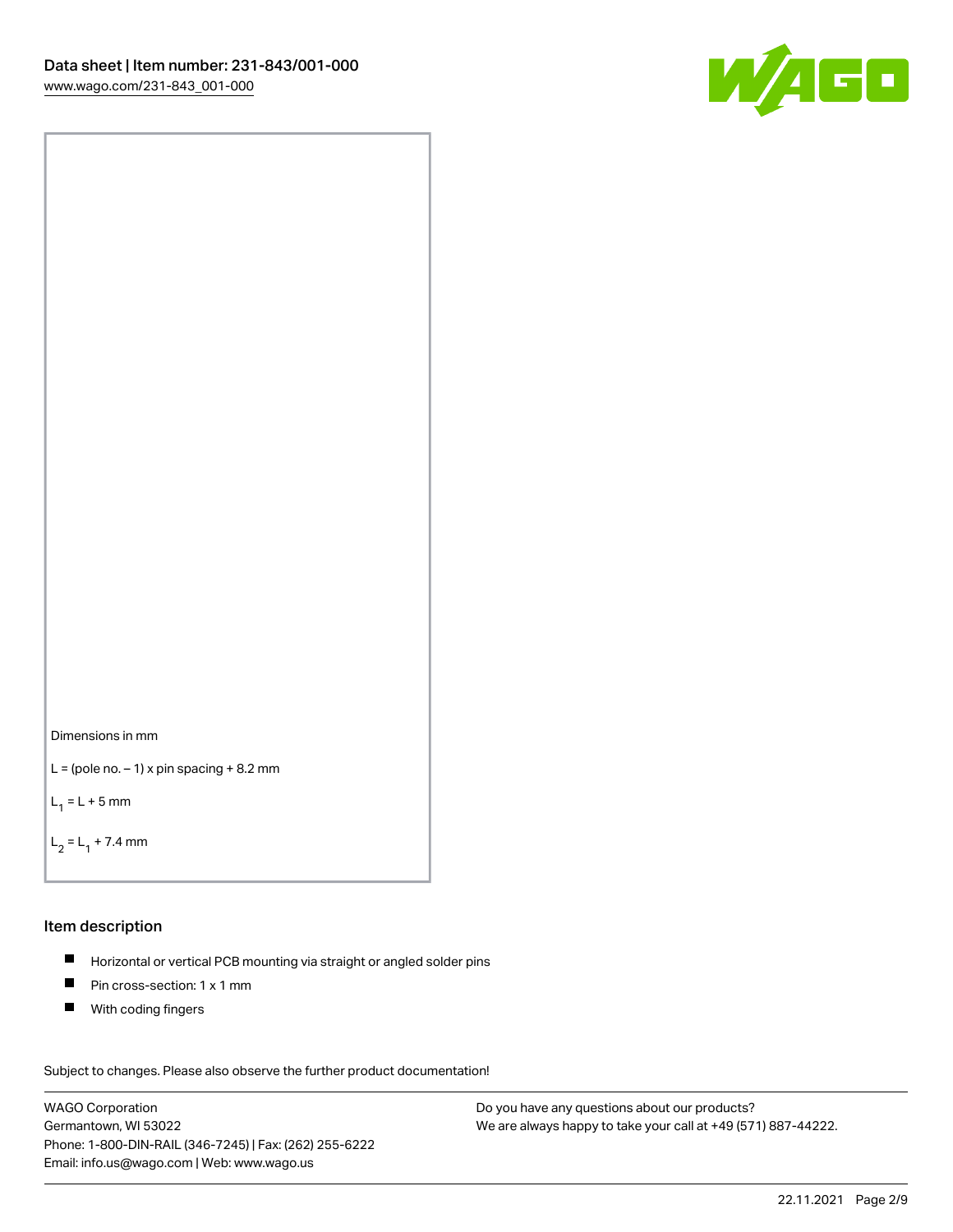

## Data Notes

| Safety information 1 | The <i>MCS – MULTI CONNECTION SYSTEM</i> includes connectors<br>without breaking capacity in accordance with DIN EN 61984. When<br>used as intended, these connectors must not be connected<br>/disconnected when live or under load. The circuit design should<br>ensure header pins, which can be touched, are not live when<br>unmated. |
|----------------------|--------------------------------------------------------------------------------------------------------------------------------------------------------------------------------------------------------------------------------------------------------------------------------------------------------------------------------------------|
| Variants:            | Other pole numbers<br>3.8 mm pin projection for male headers with straight solder pins<br>Gold-plated or partially gold-plated contact surfaces<br>Other versions (or variants) can be requested from WAGO Sales or<br>configured at https://configurator.wago.com/                                                                        |

# Electrical data

# IEC Approvals

| Ratings per                 | IEC/EN 60664-1                                                        |
|-----------------------------|-----------------------------------------------------------------------|
| Rated voltage (III / 3)     | 500 V                                                                 |
| Rated surge voltage (III/3) | 6 kV                                                                  |
| Rated voltage (III/2)       | 630 V                                                                 |
| Rated surge voltage (III/2) | 6 <sub>k</sub> V                                                      |
| Nominal voltage (II/2)      | 1000V                                                                 |
| Rated surge voltage (II/2)  | 6 kV                                                                  |
| Rated current               | 12A                                                                   |
| Legend (ratings)            | $(III / 2)$ $\triangle$ Overvoltage category III / Pollution degree 2 |

# UL Approvals

| Approvals per                  | UL 1059 |
|--------------------------------|---------|
| Rated voltage UL (Use Group B) | 300 V   |
| Rated current UL (Use Group B) | 10 A    |
| Rated voltage UL (Use Group D) | 300 V   |
| Rated current UL (Use Group D) | 10 A    |

## Ratings per UL

| Rated voltage UL 1977 | 600 V |
|-----------------------|-------|
| Rated current UL 1977 | 10 A  |

| <b>WAGO Corporation</b>                                | Do you have any questions about our products?                 |
|--------------------------------------------------------|---------------------------------------------------------------|
| Germantown, WI 53022                                   | We are always happy to take your call at +49 (571) 887-44222. |
| Phone: 1-800-DIN-RAIL (346-7245)   Fax: (262) 255-6222 |                                                               |
| Email: info.us@wago.com   Web: www.wago.us             |                                                               |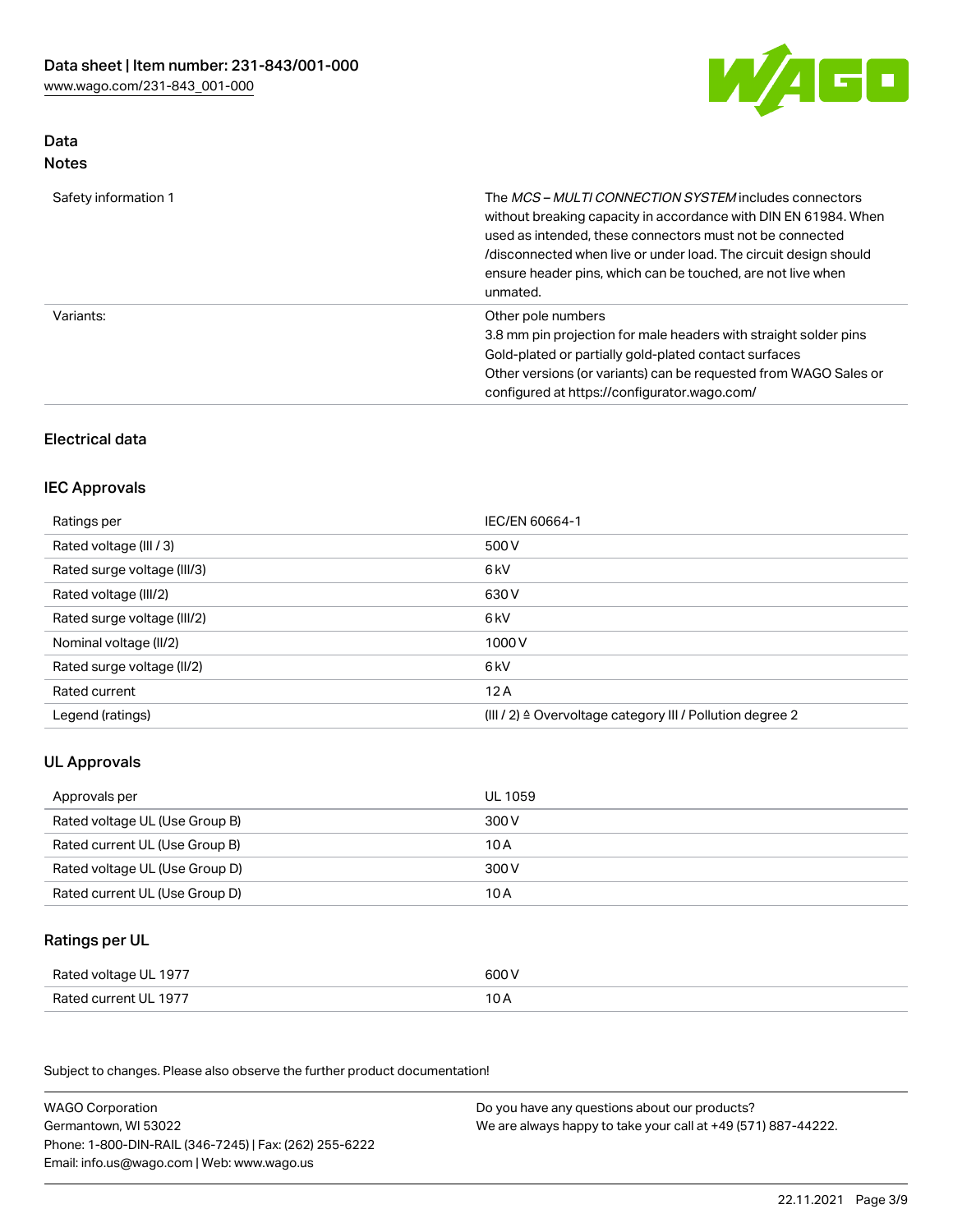

# CSA Approvals

| Approvals per                   | CSA   |
|---------------------------------|-------|
| Rated voltage CSA (Use Group B) | 300 V |
| Rated current CSA (Use Group B) | 10 A  |
| Rated voltage CSA (Use Group D) | 300 V |
| Rated current CSA (Use Group D) | 10 A  |

# Connection data

| Total number of potentials |  |
|----------------------------|--|
| Number of connection types |  |
| Number of levels           |  |

#### Connection 1

| Number of poles |  |
|-----------------|--|
|                 |  |

# Physical data

| Pin spacing                          | 7.5 mm / 0.295 inch  |
|--------------------------------------|----------------------|
| Width                                | 98.2 mm / 3.866 inch |
| Height                               | 12.2 mm / 0.48 inch  |
| Height from the surface              | 8.4 mm / 0.331 inch  |
| Depth                                | 12 mm / 0.472 inch   |
| Solder pin length                    | 3.8 <sub>mm</sub>    |
| Solder pin dimensions                | $1 \times 1$ mm      |
| Drilled hole diameter with tolerance | $1.4$ $(+0.1)$ mm    |

# Plug-in connection

| Contact type (pluggable connector) | Male connector/plug |
|------------------------------------|---------------------|
| Connector (connection type)        | for PCB             |
| Mismating protection               | No                  |
| Mating direction to the PCB        | 0°                  |
| Locking of plug-in connection      | Without             |

# PCB contact

| PCB Contact            | тнт                                      |
|------------------------|------------------------------------------|
| Solder pin arrangement | over the entire male connector (in-line) |

| <b>WAGO Corporation</b>                                | Do you have any questions about our products?                 |
|--------------------------------------------------------|---------------------------------------------------------------|
| Germantown, WI 53022                                   | We are always happy to take your call at +49 (571) 887-44222. |
| Phone: 1-800-DIN-RAIL (346-7245)   Fax: (262) 255-6222 |                                                               |
| Email: info.us@wago.com   Web: www.wago.us             |                                                               |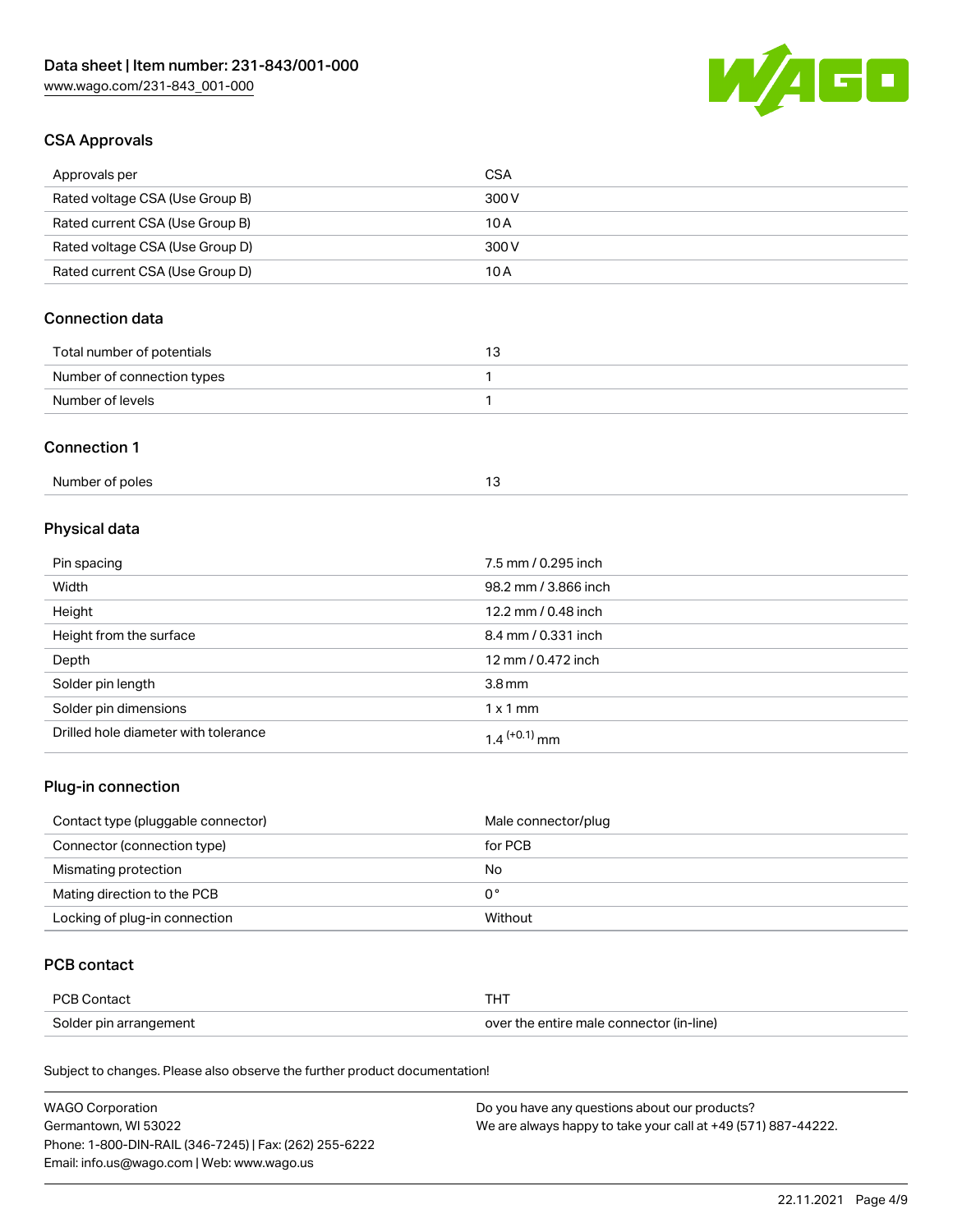

Number of solder pins per potential 1

## Material data

| Color                       | gray                                    |
|-----------------------------|-----------------------------------------|
| Material group              |                                         |
| Insulation material         | Polyamide (PA66)                        |
| Flammability class per UL94 | V <sub>0</sub>                          |
| Contact material            | Electrolytic copper ( $E_{\text{Cu}}$ ) |
| Contact plating             | tin-plated                              |
| Fire load                   | 0.107 MJ                                |
| Weight                      | 5.2 g                                   |

## Environmental requirements

Limit temperature range  $-60... +100$  °C

## Commercial data

| Product Group         | 3 (Multi Conn. System) |
|-----------------------|------------------------|
| PU (SPU)              | 50 Stück               |
| Packaging type        | box                    |
| Country of origin     | DE                     |
| <b>GTIN</b>           | 4044918868341          |
| Customs tariff number | 8536694040             |

## Approvals / Certificates

#### Country specific Approvals

| Logo                | Approval                                            | <b>Additional Approval Text</b> | Certificate<br>name |
|---------------------|-----------------------------------------------------|---------------------------------|---------------------|
|                     | <b>CB</b><br><b>DEKRA Certification B.V.</b>        | IEC 61984                       | NL-39756            |
|                     | <b>CSA</b><br>DEKRA Certification B.V.              | C <sub>22.2</sub>               | 1466354             |
| EMA<br><b>INEUR</b> | <b>KEMA/KEUR</b><br><b>DEKRA Certification B.V.</b> | EN 61984                        | 2190761.01          |

| <b>WAGO Corporation</b>                                | Do you have any questions about our products?                 |
|--------------------------------------------------------|---------------------------------------------------------------|
| Germantown, WI 53022                                   | We are always happy to take your call at +49 (571) 887-44222. |
| Phone: 1-800-DIN-RAIL (346-7245)   Fax: (262) 255-6222 |                                                               |
| Email: info.us@wago.com   Web: www.wago.us             |                                                               |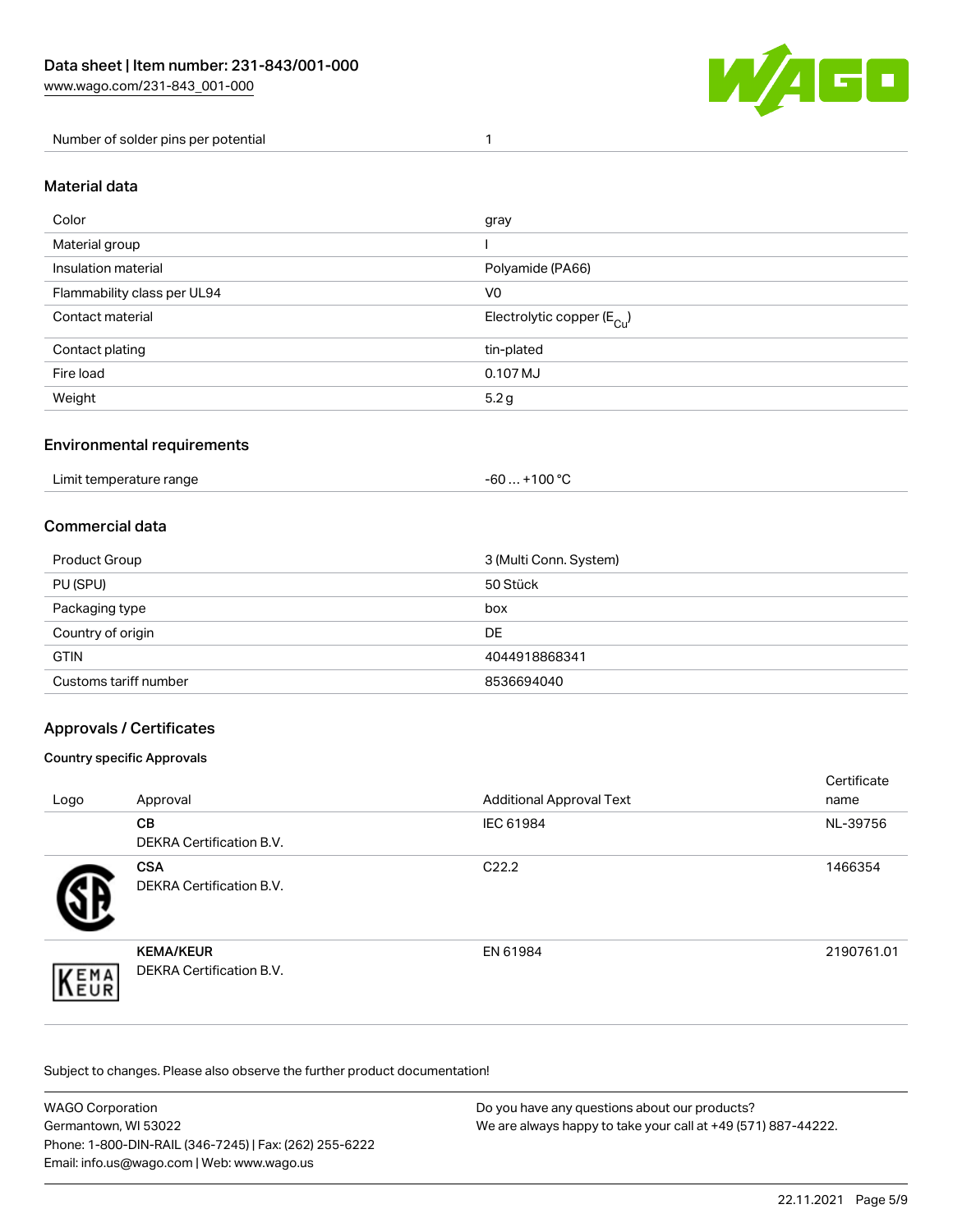

#### Ship Approvals

| Logo                        | Approval                                  | <b>Additional Approval Text</b> | Certificate<br>name                |
|-----------------------------|-------------------------------------------|---------------------------------|------------------------------------|
| ABS.                        | <b>ABS</b><br>American Bureau of Shipping | $\overline{\phantom{0}}$        | $19 -$<br>HG1869876-<br><b>PDA</b> |
| <b>BUREAU</b><br>VERITAS    | <b>BV</b><br>Bureau Veritas S.A.          | <b>IEC 60998</b>                | 11915/D0<br><b>BV</b>              |
| <b>UL-Approvals</b><br>Logo | Approval                                  | <b>Additional Approval Text</b> | Certificate<br>name                |

| Logo | Approval                                    | Additional Approval Text | name   |
|------|---------------------------------------------|--------------------------|--------|
| A    | <b>UR</b><br>Underwriters Laboratories Inc. | <b>UL 1059</b>           | E45172 |
| D    | UR<br>Underwriters Laboratories Inc.        | <b>UL 1977</b>           | E45171 |

## Counterpart

| Item no.231-213/026-000<br>Female plug; 13-pole; 12 AWG max; pin spacing 7.5 mm; 1 conductor per pole; gray                                            | www.wago.com/231-213<br>/026-000      |
|--------------------------------------------------------------------------------------------------------------------------------------------------------|---------------------------------------|
| Item no.2231-213/026-000<br>Female plug; 13-pole; push-button; 12 AWG max; pin spacing 7.5 mm; 1-conductor per pole; gray                              | www.wago.com/2231-213<br>/026-000     |
| Item no.2231-213/031-000<br>Female plug; 13-pole; push-button; mounting flange; 12 AWG max; pin spacing 7.5 mm; 1-conductor<br>per pole; gray          | www.wago.com/2231-213<br>$/031 - 000$ |
| Item no.2231-213/037-000<br>Female plug; 13-pole; push-button; locking lever; 12 AWG max; pin spacing 7.5 mm; 1-conductor per<br>pole; gray            | www.wago.com/2231-213<br>/037-000     |
| Item no.231-213/027-000<br>Female plug; 13-pole; mounting flange with reinforcing strip; 12 AWG max; pin spacing 7.5 mm; 1<br>conductor per pole; gray | www.wago.com/231-213<br>/027-000      |

| <b>WAGO Corporation</b>                                | Do you have any questions about our products?                 |
|--------------------------------------------------------|---------------------------------------------------------------|
| Germantown, WI 53022                                   | We are always happy to take your call at +49 (571) 887-44222. |
| Phone: 1-800-DIN-RAIL (346-7245)   Fax: (262) 255-6222 |                                                               |
| Email: info.us@wago.com   Web: www.wago.us             |                                                               |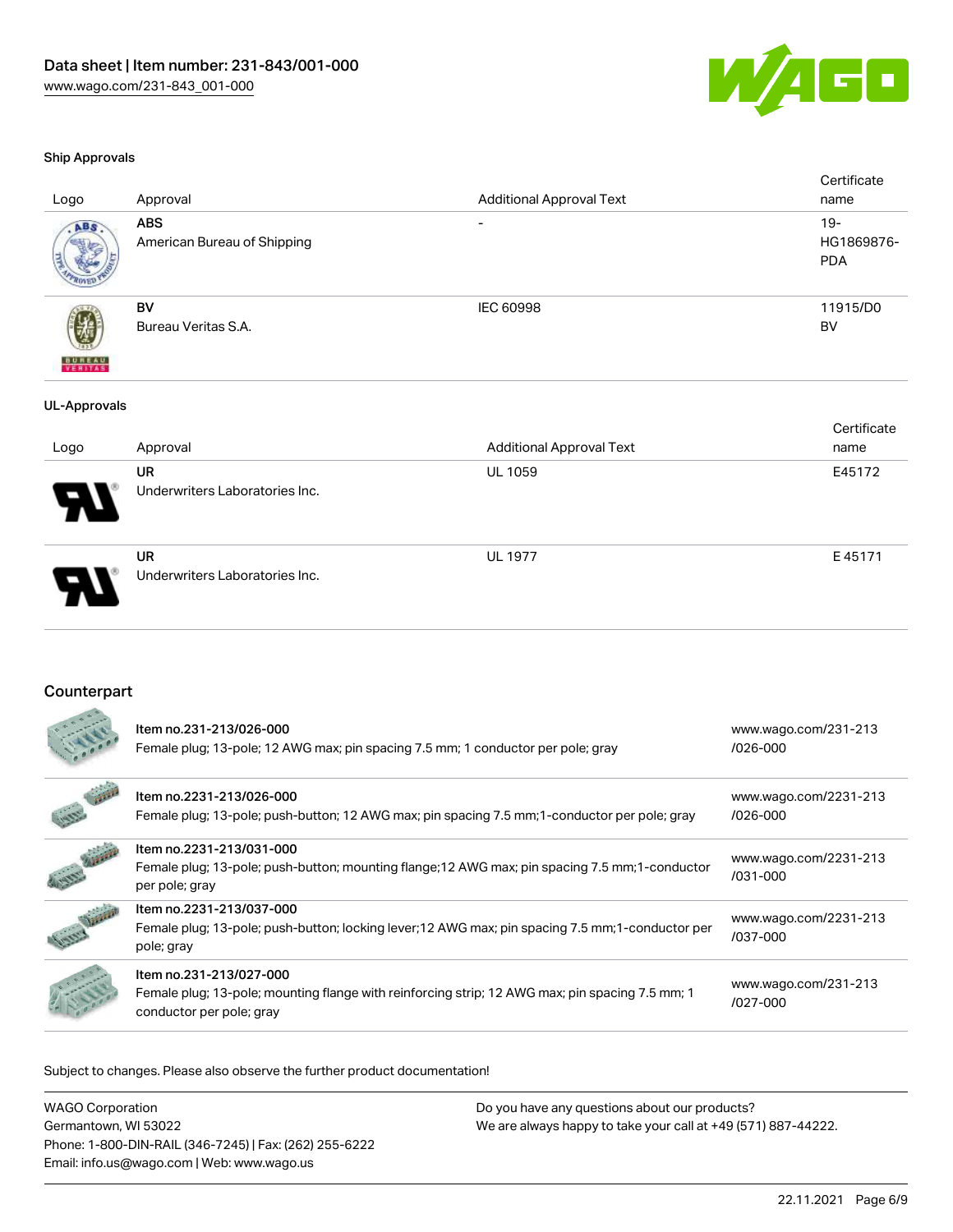

[www.wago.com/231-213](https://www.wago.com/231-213/031-000)



#### Item no.231-213/031-000

Female plug; 13-pole; mounting flange; 12 AWG max; pin spacing 7.5 mm; 1 conductor per pole; gray [/031-000](https://www.wago.com/231-213/031-000)

| ۰ |  |
|---|--|
|   |  |

# Item no.231-213/037-000

Female plug; 13-pole; locking lever; 12 AWG max; pin spacing 7.5 mm; 1 conductor per pole; gray

[www.wago.com/231-213](https://www.wago.com/231-213/037-000) [/037-000](https://www.wago.com/231-213/037-000)

#### Optional accessories

| Intermediate plate                                               |                                                           |            |                      |                      |  |
|------------------------------------------------------------------|-----------------------------------------------------------|------------|----------------------|----------------------|--|
| Item no.: 231-500<br>Spacer; for formation of groups; light gray |                                                           |            | www.wago.com/231-500 |                      |  |
| Coding                                                           |                                                           |            |                      |                      |  |
|                                                                  | Item no.: 231-130<br>Coding key; snap-on type; light gray |            |                      | www.wago.com/231-130 |  |
| <b>Downloads</b><br>Documentation                                |                                                           |            |                      |                      |  |
| <b>Additional Information</b>                                    |                                                           |            |                      |                      |  |
| Technical explanations                                           |                                                           | 2019 Apr 3 | pdf<br>2.0 MB        | Download             |  |
| <b>CAD files</b>                                                 |                                                           |            |                      |                      |  |
| CAD data                                                         |                                                           |            |                      |                      |  |
|                                                                  | 2D/3D Models 231-843/001-000                              |            | URL                  | Download             |  |
| CAE data                                                         |                                                           |            |                      |                      |  |
|                                                                  | EPLAN Data Portal 231-843/001-000                         |            | <b>URL</b>           | Download             |  |

EPLAN Data Portal 231-843/001-000 URL [Download](https://www.wago.com/global/d/EPLAN_URLS_231-843_001-000)

ZUKEN Portal 231-843/001-000 URL [Download](https://www.wago.com/global/d/Zuken_URLS_231-843_001-000)

#### PCB Design

| Symbol and Footprint 231-843/001-000                                                | URL | Download |
|-------------------------------------------------------------------------------------|-----|----------|
| CAx data for your PCB design, consisting of "schematic symbols and PCB footprints", |     |          |
| allow easy integration of the WAGO component into your development environment.     |     |          |

| <b>WAGO Corporation</b>                                | Do you have any questions about our products?                 |
|--------------------------------------------------------|---------------------------------------------------------------|
| Germantown, WI 53022                                   | We are always happy to take your call at +49 (571) 887-44222. |
| Phone: 1-800-DIN-RAIL (346-7245)   Fax: (262) 255-6222 |                                                               |
| Email: info.us@wago.com   Web: www.wago.us             |                                                               |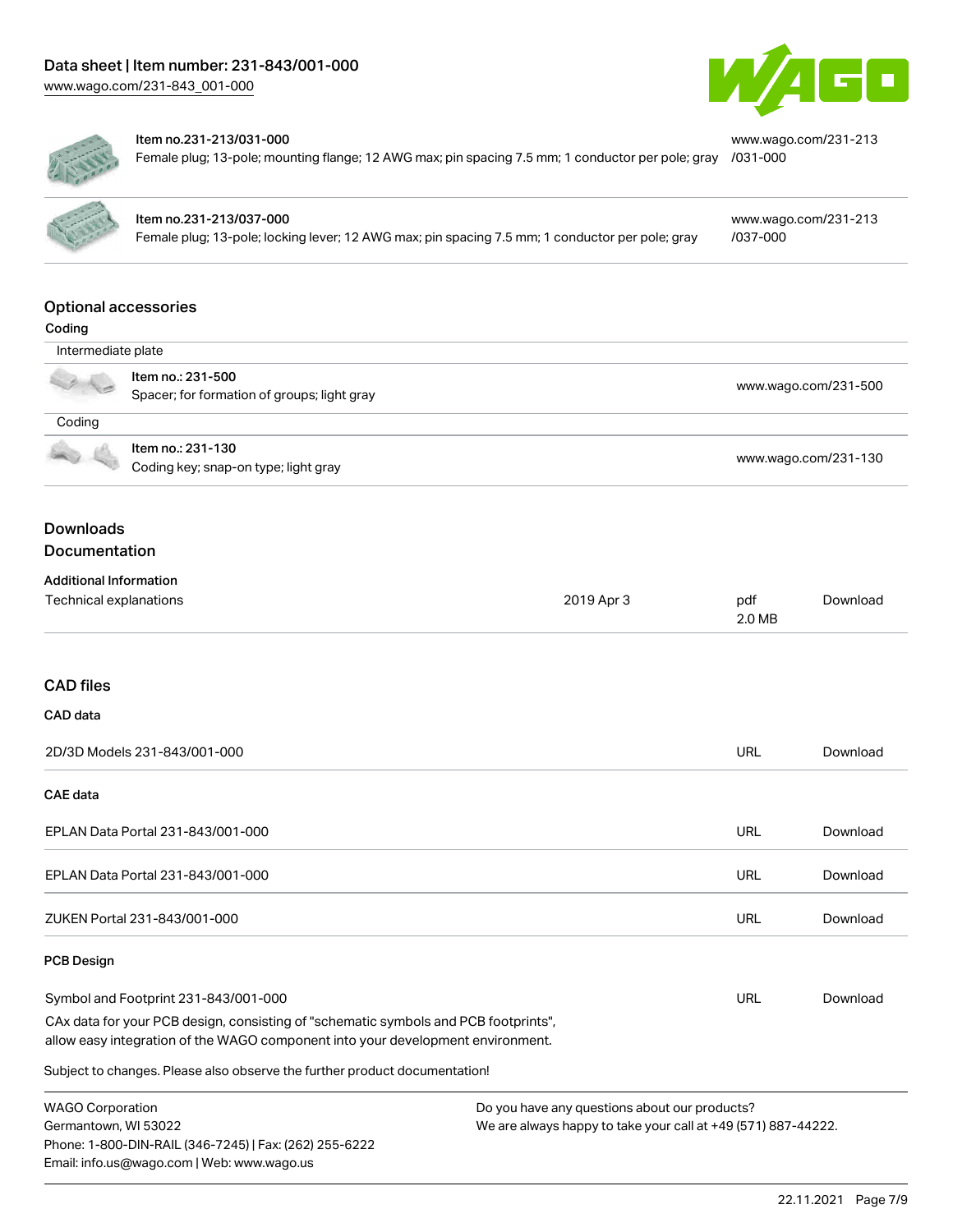#### Supported formats:

- $\blacksquare$ Accel EDA 14 & 15
- $\blacksquare$ Altium 6 to current version
- $\blacksquare$ Cadence Allegro
- $\blacksquare$ **DesignSpark**
- $\blacksquare$ Eagle Libraries
- $\blacksquare$ KiCad
- $\blacksquare$ Mentor Graphics BoardStation
- $\blacksquare$ Mentor Graphics Design Architect
- $\blacksquare$ Mentor Graphics Design Expedition 99 and 2000
- $\blacksquare$ OrCAD 9.X PCB and Capture
- $\blacksquare$ PADS PowerPCB 3, 3.5, 4.X, and 5.X
- $\blacksquare$ PADS PowerPCB and PowerLogic 3.0
- $\blacksquare$ PCAD 2000, 2001, 2002, 2004, and 2006
- $\blacksquare$ Pulsonix 8.5 or newer
- $\blacksquare$ STL
- 3D STEP П
- П TARGET 3001!
- $\blacksquare$ View Logic ViewDraw
- П Quadcept
- $\blacksquare$ Zuken CadStar 3 and 4
- Zuken CR-5000 and CR-8000 П

PCB Component Libraries (EDA), PCB CAD Library Ultra Librarian

#### Environmental Product Compliance

#### Compliance Search

Environmental Product Compliance 231-843/001-000 THT male header; 1.0 x 1.0 mm solder pin; angled; Pin spacing 7.5 mm; 13-pole; gray URL [Download](https://www.wago.com/global/d/ComplianceLinkMediaContainer_231-843_001-000)

## Installation Notes

Subject to changes. Please also observe the further product documentation!

WAGO Corporation Germantown, WI 53022 Phone: 1-800-DIN-RAIL (346-7245) | Fax: (262) 255-6222 Email: info.us@wago.com | Web: www.wago.us